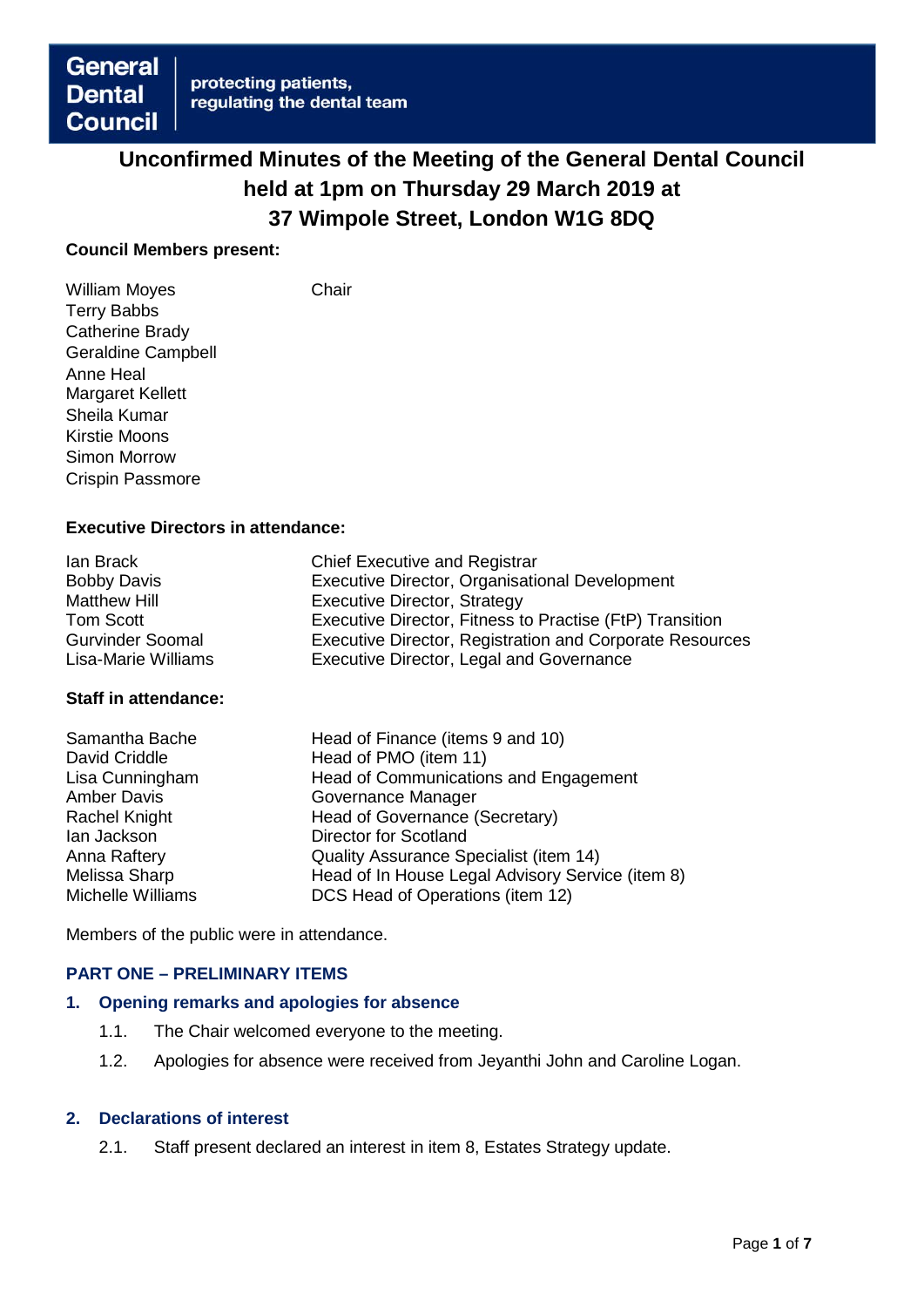# **3. Questions submitted by members of the public**

3.1. No questions had been submitted by members of the public in line with the GDC's policy.

#### **4. Approval of minutes of the previous meetings**

4.1. Council approved the minutes of the meeting held on 31 January 2019

#### **5. Matters arising from the Open Council meeting held on 31 January 2019 and rolling actions list**

- 5.1 There were no matters arising.
- 5.2 Council **noted** the rolling actions list and **agreed** to close items the items suggested complete. It was noted that the learning points referred in action 316 (Analysis of wider lessons from PSA investigation in Barrow-in-Furness Hospital and NMC) had been attended to and delivered within the original timetable.

#### **6. Decisions log**

6.1 Council **noted** that no decisions had been taken between meetings or under delegation.

# **PART TWO – ITEMS FOR DECISION AND DISCUSSION**

#### **7. Estates strategy update**

- 7.1 The Executive Director, Registration and Corporate Resources, updated Council on the implementation of the estates strategy. The offices at Baker Street had been closed within the timetable. Strand 1 teams had completed the transition and were fully operational from the Birmingham offices. Individual consultations for staff impacted by Strand 2 would be completed by 1 April 2019. The initial recruitment campaigns held for FtP and education Quality Assurance posts had been successful, and the second planned FtP campaign would not be required. A recruitment plan was currently being developed for the remainder of Strand 2. The induction and development programme was underway: twelve staff would be joining the GDC on 1 April 2019.
- 7.2 The refit of Wimpole Street was currently being costed, following SLT approval of the plans. The IT pilot of video conferencing between Colmore Square and Wimpole Street had concluded on 31 January 2019. A further business case was being developed proposing the roll-out of Skype for Business to further rooms in Wimpole Street.
- 7.3 Council **noted** the update.

# **8. EU Exit**

- 8.1 The Head of In house Legal Advisory Services presented the paper which recommended that Council approve the amended rules and regulations, for which no parliamentary process was required.
- 8.2 The biggest challenge of the EU Exit was the uncertainty, so the GDC was working as closely as possible with the Department of Health and Social Care. It was clear that any form of EU exit would impact on registration, and Parliament had already approved changes to legislation that would come into force on the day the UK left the EU. This legislation would make changes to the Dentists Act and to certain statutory instruments, and would remove concepts currently derived from the MRPQ directive. The drafts before Council drew heavily on the Act to ensure that the GDC rules and regulations would be accurate and relevant on the day of exit.
- 8.3 Counsel had advised that "exit day" was a defined legal term and there would be no requirement to add the specified date to the rules and regulations when it was known. There was some concern that this would not provide sufficient transparency about the effective date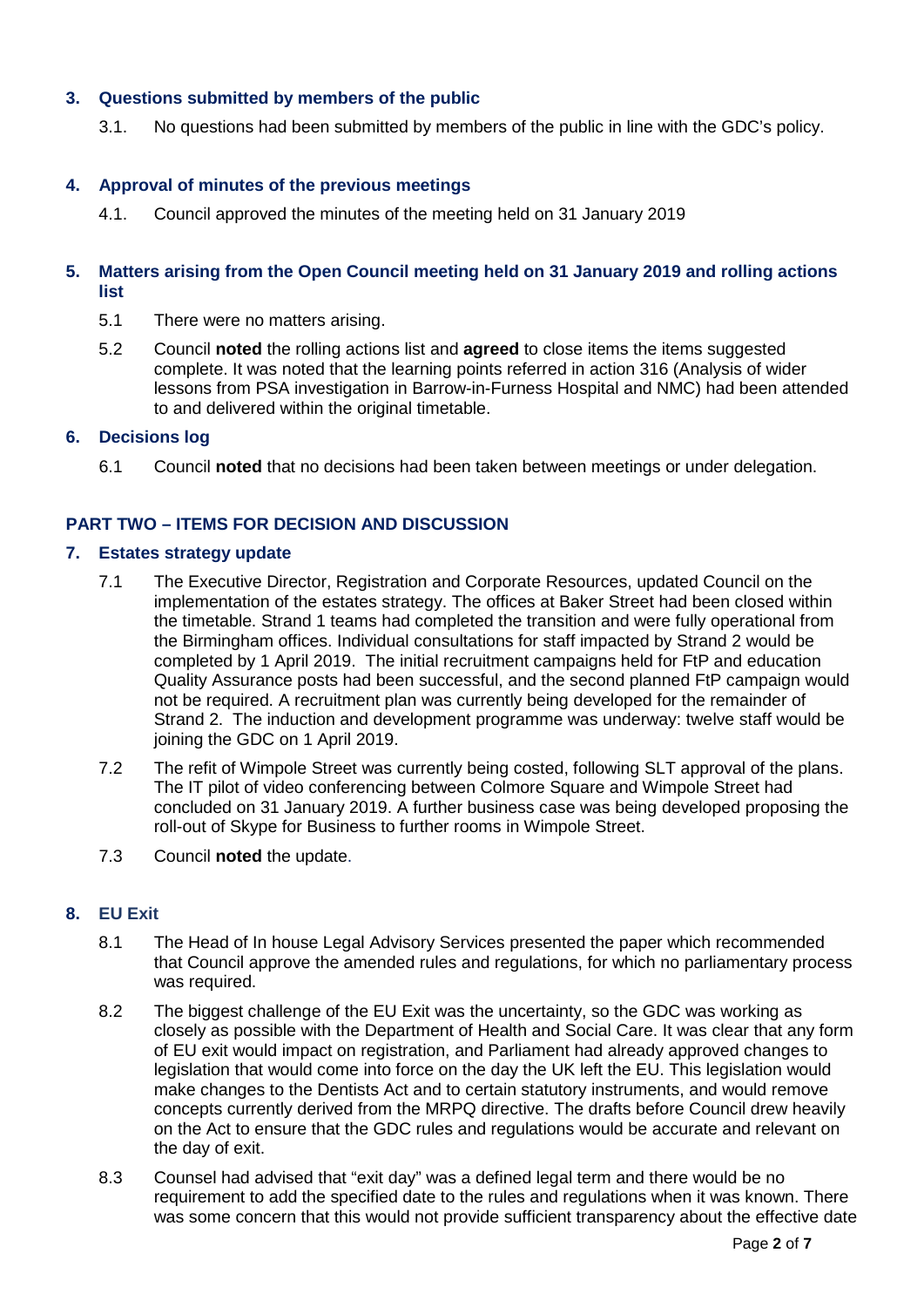of the new rules and regulations in the long term, and it could be helpful to have accompanying explanation with the text. If the UK did not leave the EU the revised documents would not come into effect and the changes would fall away. The drafts were applicable in any form of exit and were not dependent on a deal.

- 8.4 The Chair invited members to object to the list of rules and regulations proposed for amendments. As no objections were received Council **approved** the General Dental Council (Dental Care Professionals Register) (EU Exit) (Amendment) Rules 2019 and the General Dental Council (EU Exit) (Amendment) Regulations 2019.
- 8.5 The Chief Executive updated Council on correspondence with the Department of Health and Social Care regarding the statement made in Parliament that there would be no impact on regulators or the presumption of equivalence should there be no deal. The minister had not provided any explanation on the basis for the assumption. The content of dental syllabuses varied across Europe, for example, in some countries the qualifying first degree did not include clinical work. It was agreed that there was no value in writing again, but that once consideration had been given to the resource implication of the assumption the GDC may have to approach the Permanent Secretary.
- 8.6 Council **noted** the update.

#### **9. Financial review Q4**

- 9.1 The Head of Finance was welcomed to the meeting and introduced the report. It was noted that the pre-audit adjustment operating surplus was £5.5 million, £2.3 million higher than budgeted. The main reason for the higher than expected income was, as had been reported throughout the year, that a 5% caution factor had been applied to budgeted ARF income to reflect the EU Exit risk that there would be a downturn in EEA registrant applications due to the withdrawal of the UK from the European Union.
- 9.2 Although the EU Exit had not had the expected impact in 2018 there remained a risk that the risk could crystallise in 2019. Council had decided not to make a provision in the 2019 budget, which meant that if the risk was realised the GDC would have to call on reserves.
- 9.3 Council **noted** the report on the Q4 financial outturn.

# **10. Reserves policy**

- 10.1 The Head of Finance presented the proposed reserves policy 2019. The policy had been amended following Council agreement to move to an approach of reporting on free reserves, net of fixed assets, similar to that of other healthcare regulators. This would result in an improvement in transparency of reporting and encouraging informed scrutiny of the GDC's reserves position. The revised policy was appropriate to support the implementation of the new fees policy in 2019 and the new strategic planning framework.
- 10.2 Work to develop the corporate strategy 2020 2022 and the supporting costed corporate plan was underway. A reserves policy for this period would be developed and may have to be adjusted to support the medium term financial and strategic planning. FPC was confident that the proposed policy was appropriate for 2019 and supported the current framework. The proposed policy indicated that the role of the reserves was changing, and it was inevitable that they would be used more frequently in the future. The benchmarking information was helpful because it positioned the issue and explained the thinking behind the proposals.
- 10.3 Council **approved** the updated reserves policy for 2019.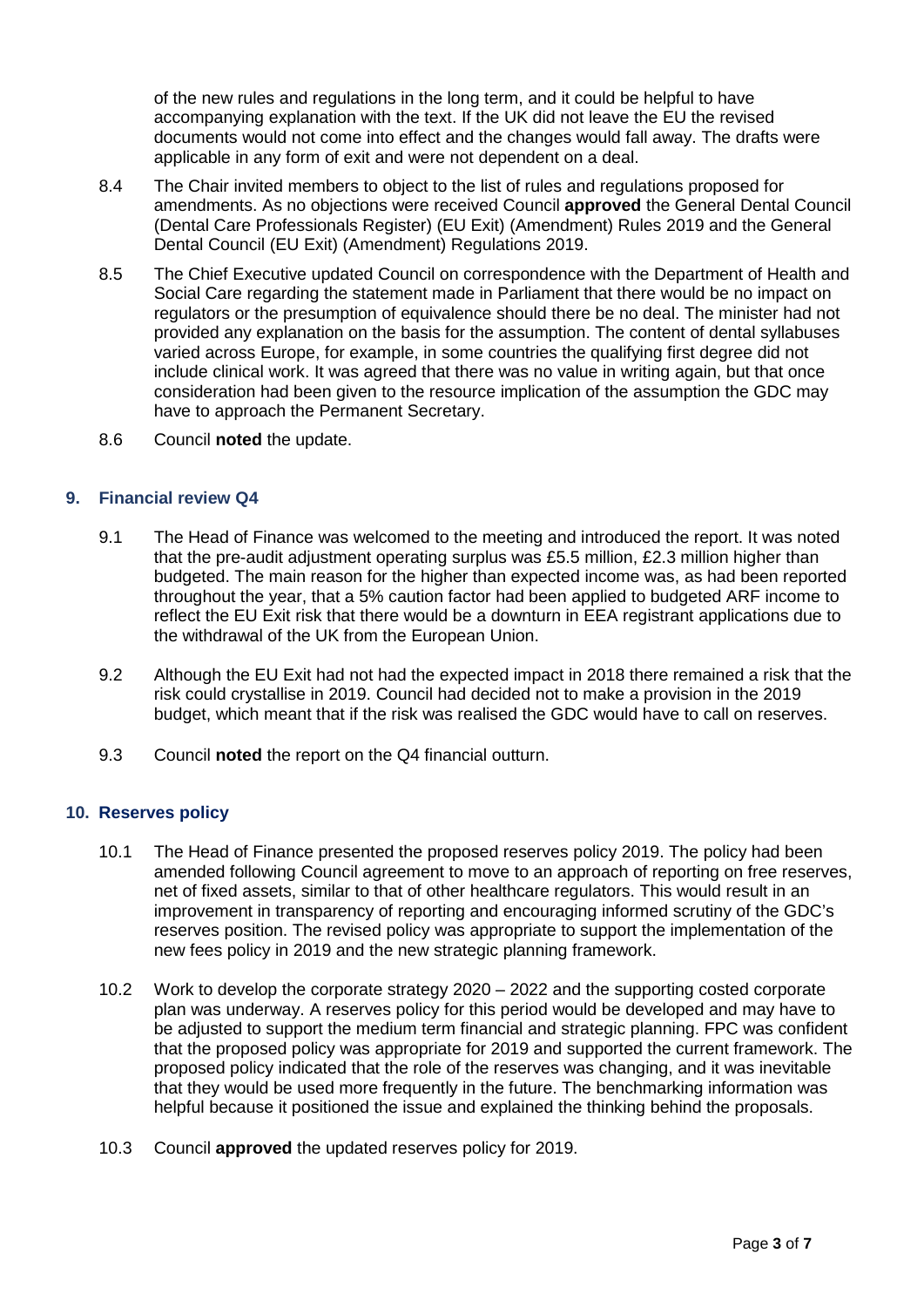# **11. Balanced scorecard Q4 2018 performance**

- 11.1 The Head of PMO presented the Q4 balanced scorecard and highlighted the key performance successes and issues. The balanced scorecard reflected the directorate structure during Q4. The 2019 scorecard had been amended to incorporate the directorate established in January 2019.
- 11.2 The impact of the relocation of staff to the Birmingham on KPIs and targets were discussed. It was noted that the increase in registration processing times was largely due to ten additional applications being received in Q4 compared to Q3, which had coincided with the new Birmingham staff training period. New staff had to follow instructions and so took longer to process each registration, but they had maintained accuracy.
- 11.3 Council noted that the scorecard indicated that FtP timeliness was still an issue, although historic tracking demonstrated that there had been a marked improvement in assessment timeliness. The KPI for assessment referral to case examiner was significantly below the overall target of 75% within 9 weeks. It had been reported red for a long time; however the backlog had halved and was forecast to be eliminated within the next three months. The rating was expected to improve over the course of the year.
- 11.4 The end to end review would complete at the end of June 2019. The KPIs would be recalibrated once the new practices and technology had been embedded and the new Birmingham teams had been established. The targets needed to be stretching but realistic, and it would be helpful for Council to discuss them in a workshop, which should include benchmarking against other regulators and dialogue with the PSA.

#### **ACTION: To add a Council workshop on FtP KPIs to the workshop schedule.**

- 11.5 Council were satisfied that the pulse surveys of Birmingham staff and other initiatives deployed during the transition to the Birmingham offices were appropriate given the diversion of resources to the estates strategy. A new approach to measuring engagement across the GDC would be defined for Q2 2019, with data available from Q3. The KPI for probation success was listed as an issue – the current figures were skewed by resignations from fixed term contractors which was to be expected. The metric was to be amended to better reflect the different workforce cohort lifecycles. Council suggested that it would be helpful to differentiate between the London and Birmingham offices because the story in each location would reflect their different situations.
- 11.6 The target for information statutory compliance remained at 100%, with no provision for an amber rating. Both FoI and DPA compliance had slipped to a red rating this quarter but the percentage remained above 95% which was a strong performance, particularly given the size of the team and the reliance on adherence to best practice across the organisation, for example forwarding requests to the team in a timely manner. Council noted that an amber risk would be more helpful than zero tolerance for all information compliance indicators. The GDPR had reduced the timeframe for self-reporting serious data breaches, which meant that suspected breaches were reported before they were fully investigated. In this quarter two breaches had been reported but one investigation had proved that it was not a reportable breach. The second breach was the loss of a USB stick by an expert witness who was contracted to the GDC. The FPC had scrutinised controls in place regarding the use of portable data devices, including USB sticks and were satisfied that the risk was low. It was recognised that contractor's and associates' personally-owned machines remained outside the control of IT but their use was addressed by the terms of GDC contracts. Contractors had been reminded of the policies and requirements they had signed up to.
- 11.7 Council **noted** the report.

# **12. Dental complaints service Q4 2018**

12.1 The DCS Head of Operations presented the report. During Q4, 511 enquiries were received, 97% of which were responded to within two working days. The most common outcome from complaints was a full refund from the dental professional. Patients were only eligible for a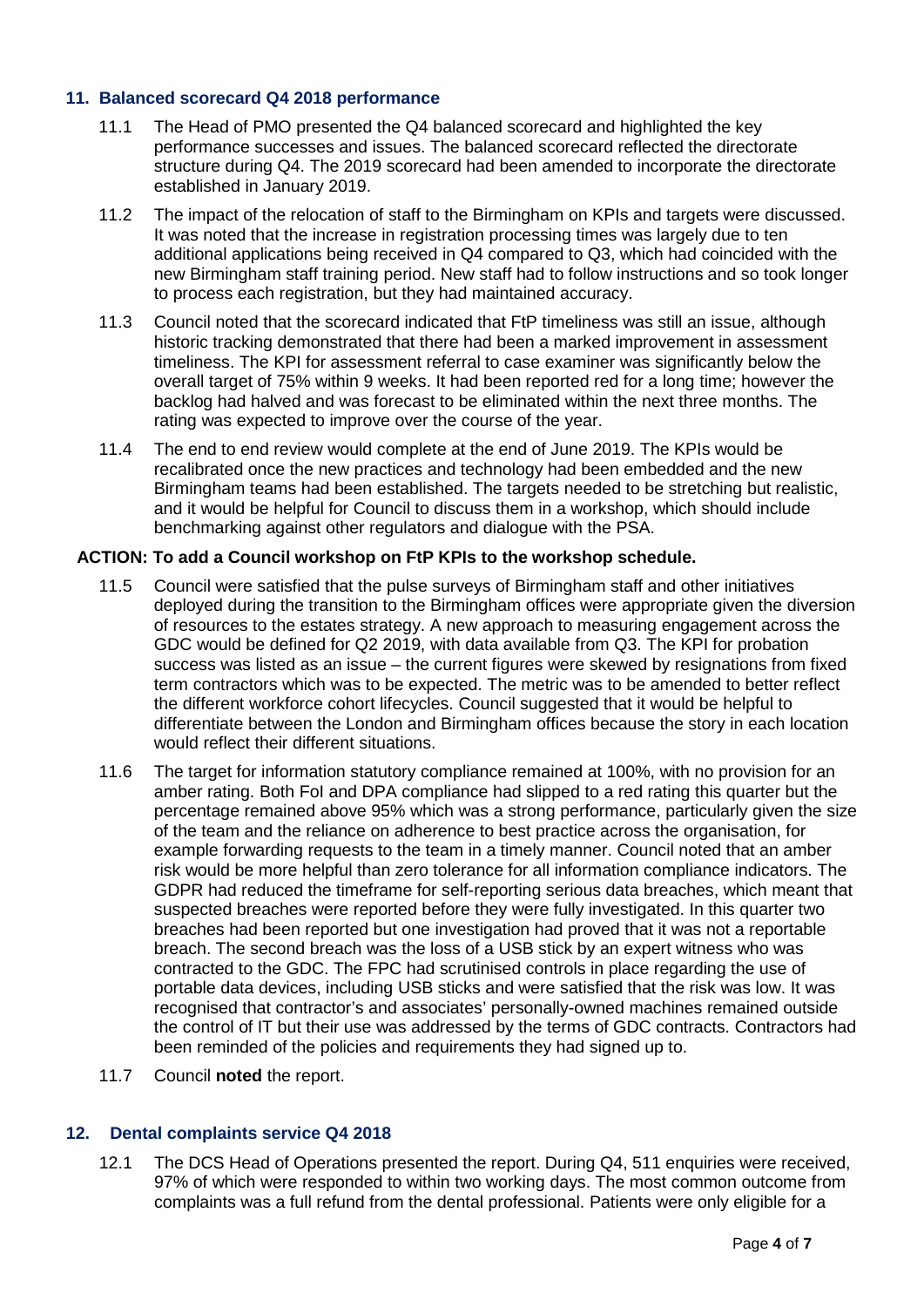refund if they were having remedial treatment. It was possible for a complaint to have more than one outcome, although most patients were seeking a refund and requests for apologies were low.

- 12.2 Customer satisfaction had dropped to 93% in Q4 following one response whereby the patient was unhappy with the scope of DCS' remit. The patient had expected the DCS to act as an advocate for their complaint rather than be impartial and expected genuine compensation.
- 12.3 Council queried whether there were any trends about the types of treatments that were included in complaints.

#### **ACTION: To include a trend analysis on the number of complaints by treatment type in the next report.**

- 12.4 The introduction of FtP referral principles in March 2018 had reduced the number of referrals to FtP. To ensure quality the progress of referred cases were monitored to identify any that were assessed by FtP as inappropriate. In addition a request had been made to the compliance team to undertake a detailed review, the results of which would be received by the appropriate forum. There were not many similar models against which the DCS could benchmark its performance. The closest model was the optical complaints service whose referral rate had been stable at 2%.
- 12.5 DCS phase 2 timescales had been extended slightly to accommodate the complaints resolution project which would complete in March 2020. The outcome of this would guide the DCS review.
- 12.6 Council **noted** the Q4 2018 DCS performance report.

## **13. Chairs Strategy Group (CSG) membership**

- 13.1 The Chair of Council introduced the paper. Following his request at the last meeting one registrant member had indicated an interest in filling the CSG vacancy.
- 13.2 Council **approved** the appointment of Catherine Brady to the CSG with immediate effect until 31 July 2019.

# **PART THREE - ITEMS FOR NOTING**

#### **14. Annual Reports**

#### **Quality Assurance Group (QAG)**

- 14.1 The Executive Director, Strategy, presented the annual report from QAG. The group had developed into a useful tool to improve clarity and consistency in decision making. Work was ongoing to ensure that the learning extracted from the work of the group was translated into work programmes across the organisation, including guidance, communications and training.
- 14.2 The regulatory policy forum referred in the paper was a newly established internal mechanism to disperse and co-ordinate learning across the GDC. It included a range of people and ensured that different parts of the business were involved in conversations about work under development. One of the themes of work that was in early development was the need to communicate clear expectations to the registrant community. For example, there had been frequent conversations arising out of cases analysed by QAG about the GDC stance on recreational drug use, for which a policy was actively being pursued.

# **Decision Scrutiny Group (DSG)**

14.3 The annual report was presented by the Quality Assurance Specialist. 382 case reviews were completed in 2018: 360 decisions were rated as green; fourteen were amber and eight were red. The method of randomly selected cases had demonstrated its value because it had detected a small number of decisions of concern that would not otherwise have been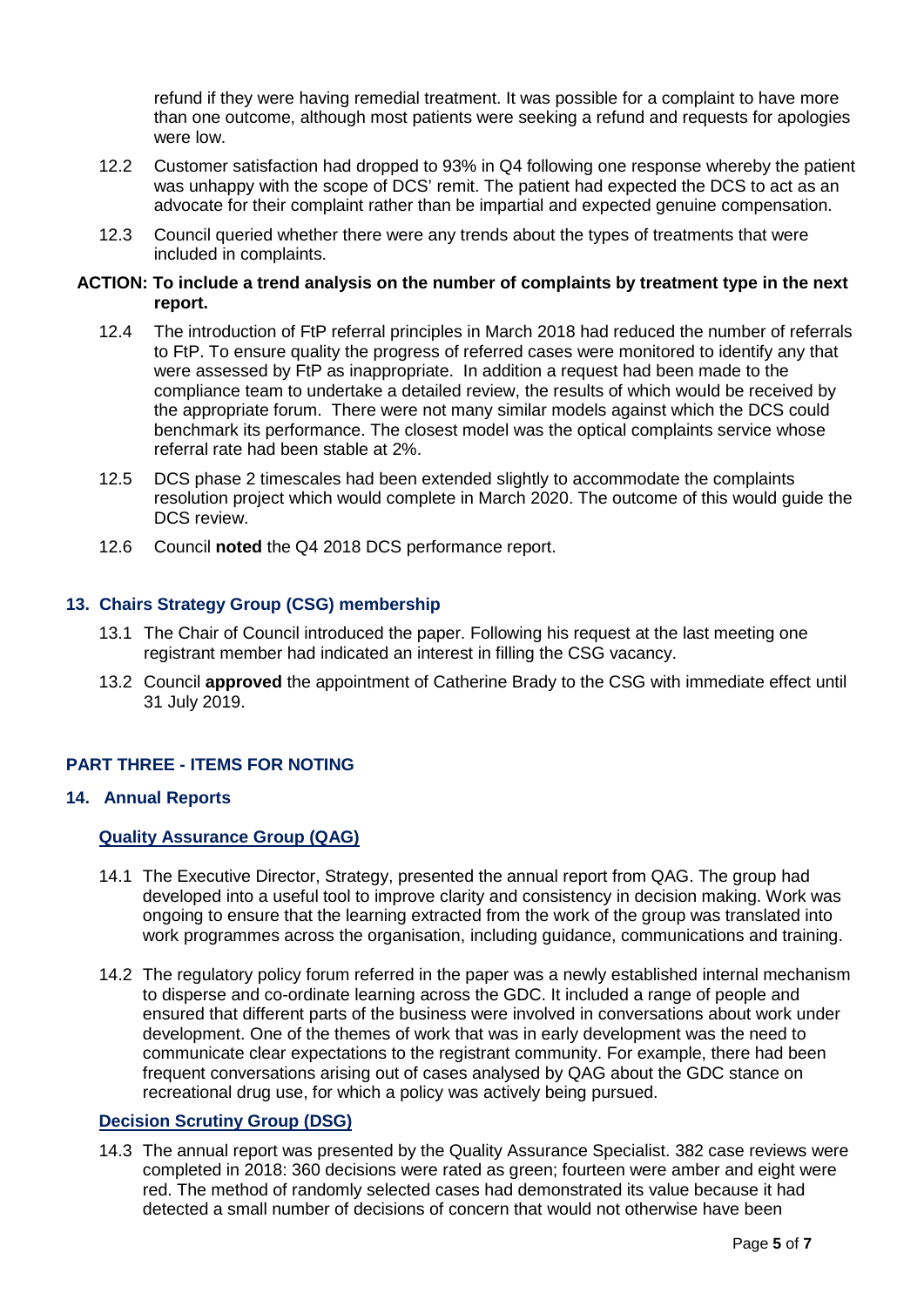identified. As such the additional level of assurance of FtP decision making provided by the group was a significant strengthening of the QA infrastructure. The process also identified best practice, which was disseminated as appropriate to improve quality in decision making from a position of strength.

14.4 Council **noted** the annual reports from the Quality Assurance Group and Decision Scrutiny Group.

# **15. Reports of the Council Committees**

# **Audit and Risk Committee (ARC)**

15.1 The Chair of ARC introduced the report. He emphasised the value of the deep dive audits to provide further assurance that detailed systems of control were appropriate and working.

# **Remuneration Committee**

15.2 The Chair of the committee confirmed that in addition to the report of the meeting held on 24 January the committee met on 21 March 2019 to review the Council member appraisal process and non-executive remuneration policies. Recommendations would be coming to Council in due course. In January the committee had received an update on the Associates project, which had progressed well with the clarification of the legal framework regarding associates and a decision tree which showed where the different roles fit into the GDC workforce. Work was ongoing to ensure the organisation was able to make best use of this skilled and connected group of people. At the next meeting the committee would receive a revised EDI action plan.

#### **Finance and Performance Committee (FPC)**

15.3 The Chair of FPC highlighted the key pieces of work completed by the committee in Q1, including the recommendation that the management accounts were a suitable basis from which to prepare the 2018 Annual Report and Accounts and the agreement that the proposed efficiency savings disclosures were appropriate.

# **Policy and Research Board (PRB)**

- 15.4 The Chair of PRB introduced the report. She noted that the Board had received a presentation on the implementation of SNOMED but were concerned that little seemed to be known about it amongst registrants. There was also a lack of clarity about whether the nonclementure would be England only or rolled out across the four nations. The Board had also commented on a Local Dental Committee (LDC) engagement plan, which was important because it involved the key areas of the registrant base.
- 15.5 Council **noted** the reports from the Council's committees.

# **PART FOUR - CONCLUSION OF BUSINESS**

#### **14. Any Other Business**

14.1 There were no items of any other business.

#### **15. Review of the meeting**

15.1. The opportunity to consider the scorecard in detail was welcomed and should be repeated two or three times a year.

# **16. Close of the meeting**

16.1. There being no further business, the meeting ended at 2.30pm

**Date of next meeting:** 30 May 2019, to be held in Cardiff. The timings would be confirmed as soon as possible.